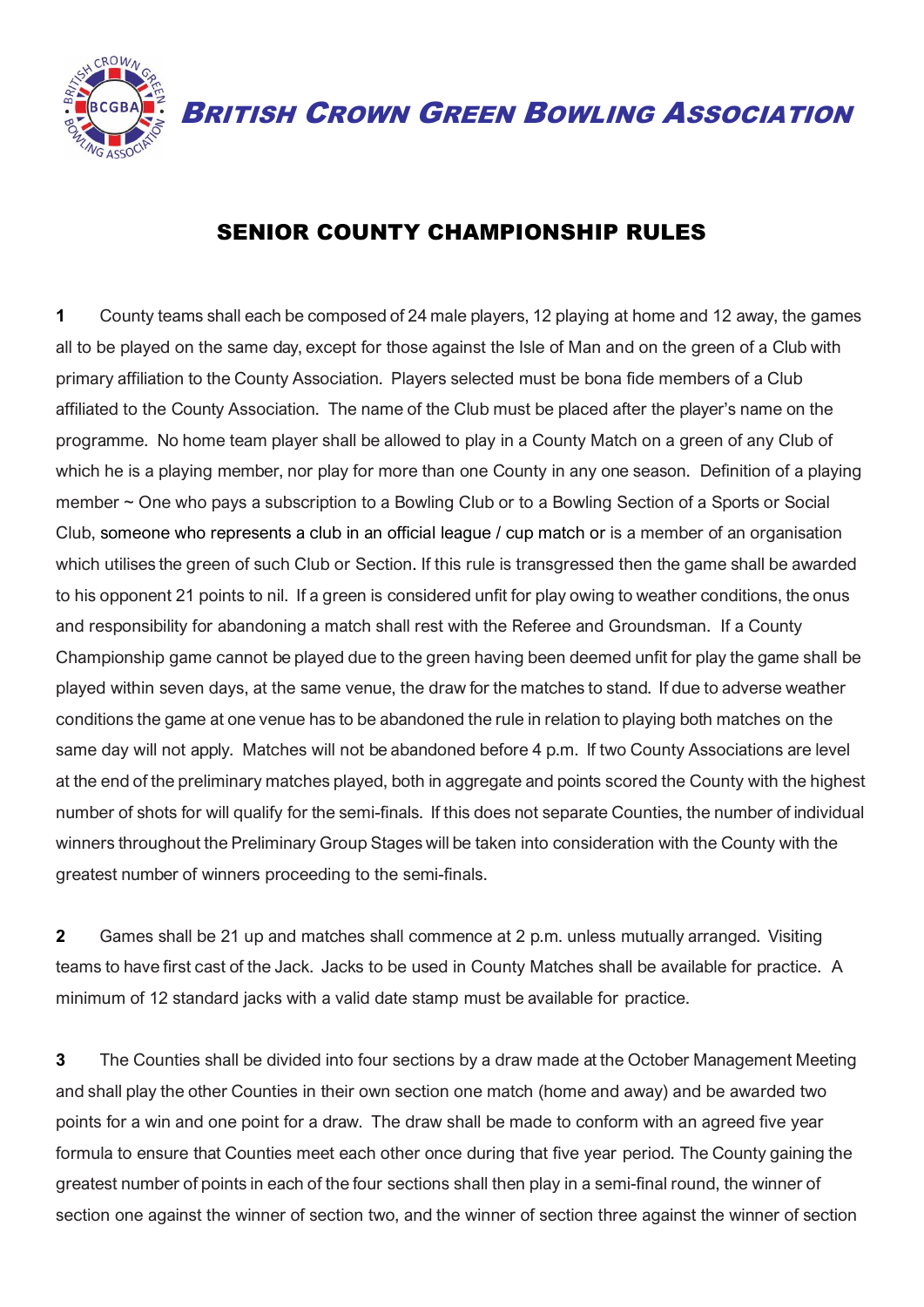four. In the case of a tie in the semi-final or final, four players from each team, at each venue, shall play again. The players shall be selected by the respective captains and the draw for pairings will be made by the referee. When the winners of the semi-finals are known they shall play off in a final match, the winning County receiving the Crosfield Cup and the losing County the Lewis Cup. In the case of a tie for the top position in any section the winning County shall be determined by the best average according to the number of points scored for over those scored against. If Counties are drawn in a group containing only three Counties, they will play each other in the following pattern. Two teams will be drawn to play each other on the respective date in May of the relevant year. The losing County in that first match, will then play the non playing County from the May date, on the respective June date. The final group match will comprise of the winning team in the first match and the non playing County in May. In the case of a tie in that first match, the first named County in the draw will play on the respective June date and the second named County on the respective July date.

**4** County Associations shall select their team at least 14 days before the dates of their matches, except when County matches are due to be played within 14 days, when the County Associations shall select their teams at least 7 days before the date of the matches. No County shall be allowed to adopt Rules which penalise in whatever form their opponents away team players or any Club for which they play so as to affect their opponents County away team selections. Home teams and reserves shall be allowed practice up to the day of the match and also 15 minutes on the day of play, which shall terminate 5 minutes before the away team practice is due to start. No practice is allowed by away players once a green and teams have been officially exchanged subject to the rules in relation to normal competitive games. Should this action occur, then that player shall be barred from taking part in the relevant match. Half an hour's practice (which shall terminate ten minutes before the agreed time of start of the match) shall be allowed the visiting team and reserves on the day of play. After the commencement of the match, no further practice shall be allowed at that venue.

**5** Counties shall give at least 14 days' notice of their teams, reserves, venue and officials to their opponents and the National Administrator by entering all the details on the approved Bowling Results website before midnight on the Sunday 2 weeks prior to the match. Where such venues have more than one green, the one intended for play should be clearly indicated in the notice. No County shall play more than one match on one green during the same season.

**6** Failure to comply with Rule 5 will incur a fine of £20.00 on the defaulting County. The draw thus arrived at shall be strictly adhered to unless with the consent of the two captains and the referee. Not less than two reserves shall be named on the programme, and no other player shall take part in the match until the named reserves have been called upon to play. The home players only shall be numbered according to the programme.